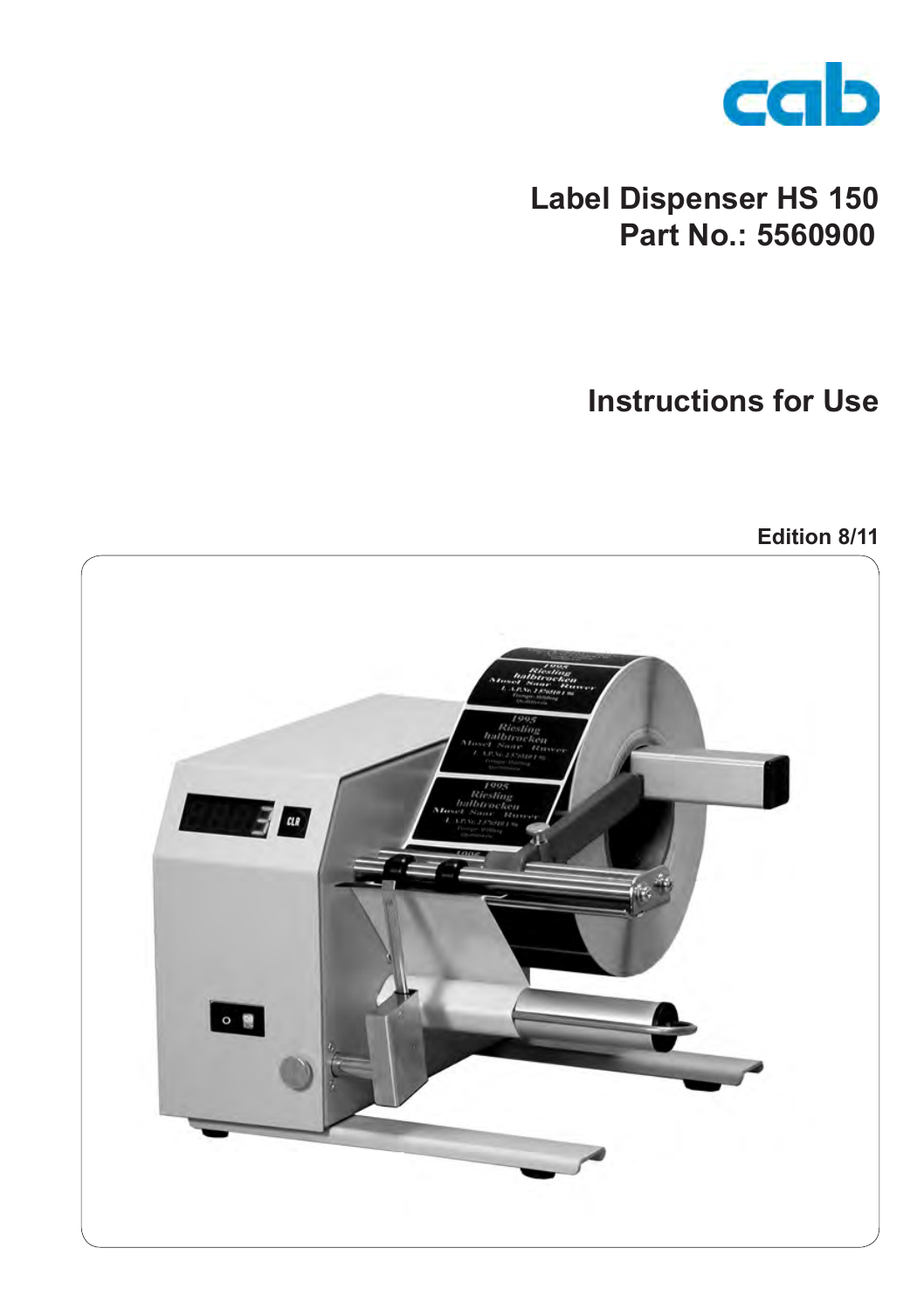







The HS 150 is a compact unit designed to dispense rolled self-adhesive label stock. The machine processes label-rolls of up to 147 mm width and 240 mm external diameter. The minimum core diameter is 40 mm. The unit can be switched between 230 V and 115 V mains power supply.

#### **1. Technical Data**

**Label Width** 19 to 147 mm (0.48" - 5.79")<br> **Label Length** 15 to 300 mm (0.59" - 11.81") **Label Length** 15 to 300 mm (0.59" - 11.81")<br> **Roll Diameter** max. 240 mm (9.44") **Roll Diameter** max. 240 mm (9.44")<br>**Label Rewinder** internal or external as required **Label Rewinder** internal or external as required<br>**Core Diameter** min 40 mm (1.57<sup>e</sup>) min. 40 mm. (1.57<sup>"</sup>)<br>max. 100 mm (0.93<sup>"</sup>) **Backing Strip Winding Dia.** max. 100 mm (0.93") **Setting of Label Length<br>Counter Counter** Four position LED display<br>**Kev** Reset to .0" **Reset to "0"<br>ON/OFF Mains Switch<br>Mains Supply Mains Supply** 230 V 50 Hz fuse 250 mAT 115 V 60 Hz fuse 500 mAT<br>10°C to 35°C **Operation Temperature** (50°F. to 95°F) **Transport and Storage Temp.** (-4°F to +95°F) **Humidity** 10%to 85% non-condensing<br>**Approvals** DIN VDE 0805 Class 1 **DIN VDE 0805 Class 1**<br>60 dB(A) **Noise Level** 60 dB(A) **Power Consumption**<br>Dimensions **Dimensions** 188 mm x 250 mm x 240 mm  $(7.40^{\circ}$ (H) x 9.84"(W) x 9.44"(D)) **Weight** Approx. 10 lbs. (4.4 Kg.)

#### **2. Contents of Delivery**

- 1 HS 150 Half-Automatic Label Dispenser
- 2 Mains cable
- 3 2 Fuses 500 mA Slowblow / 250V (for the usage with 115 V)
- 4 Operating Instructions

#### **3. Safety Precautions**

- Before switching ON, verify that the mains supply module is switched to the relevant sup ply voltage.
- The HS 150 operates from mains voltage and therefore may not be opened.
- During operation, the rotating rewinder axle is freely accessible. Take care when switching ON. The machine sets in motion immediately and continues until the first label is ready to be dispensed.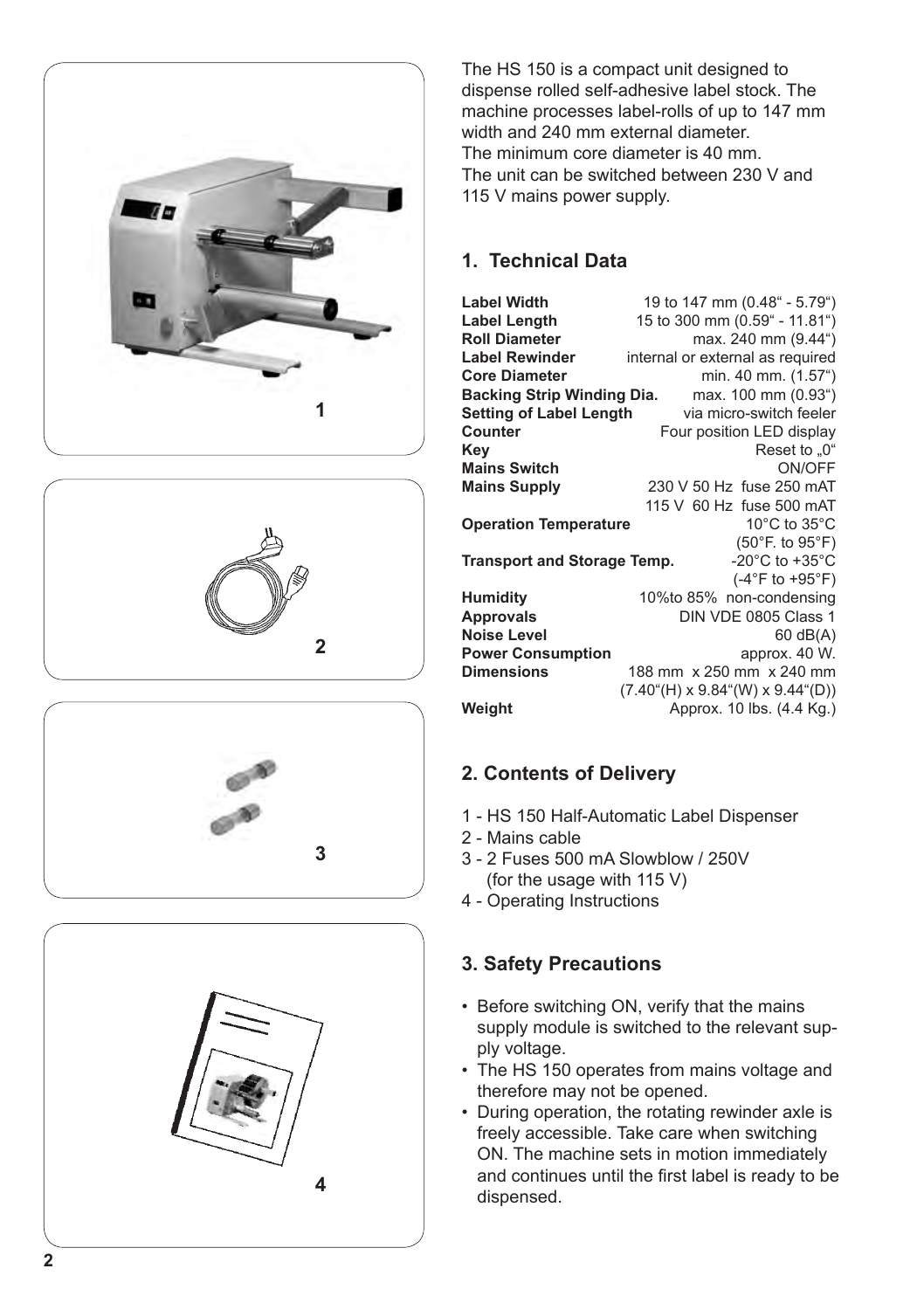

### **4. Operation**

- Verify that the voltage setting shown on the power cord connector (17) corresponds to the input supply voltage, and if necessary reset as follows: Open the flap on the module and remove the voltage selector. Exchange the fuse (use 250 mA for 250 V and 500 mA for 115 V), and replace the voltage selector so that when the module flap is closed, the relevant voltage setting is visible through the cut-out in the flap.
- Using the mains cable supplied, connect the HS 150 to the mains supply, ensuring that an earthed socket is used.
- Loosen the knurled screw (3) and swing the guide (2) upwards. Mount the label-stock roll (18) onto the main axle (1), so that the labels to be dispensed are visible from above.
- Slide the roll of label stock up to the side panel of the HS 150.
- Feed the label strip as shown in the accompanying diagram. This diagram relates to externally wound label stock.
- Affix the end of the label strip to the rewinder axle(16) by using the clamp provided (15), which locates into the two longitudinal slots in the axle.
- **• Note that the axle rewinds in a clockwise direction!**
- Swing the guide (2) downwards and slide it sideways along the axle (4) until it rests against the label roll in such a manner that when the dispenser is in operation, the roll is lightly retarded.
- Tighten the knurled screw (3).
- Adjust the position of the sensor block (14) in relation to the size of labels to be dispensed (see part 5).
- Position the rollers (5) mounted on the axle (6) so that they press down onto the label strip. When so positioned, the rollers improve the donor mode when particularly irregular labelstock is being used, and thereby improve the positioning of each peeled-off label in order to operate the micro-switch
- Switch the machine ON (using ON/OFF switch (11). The label feed will start immediately and the first label will be peeled from the backingstrip by the peel off plate (7). This label causes the micro-switch (10) to operate and the feed is stopped. When the label is removed, the next label is fed into position and the feed is again stopped.
- The total number of labels dispensed is shown in the LED display (8). To reset the counter to "0" press the reset button.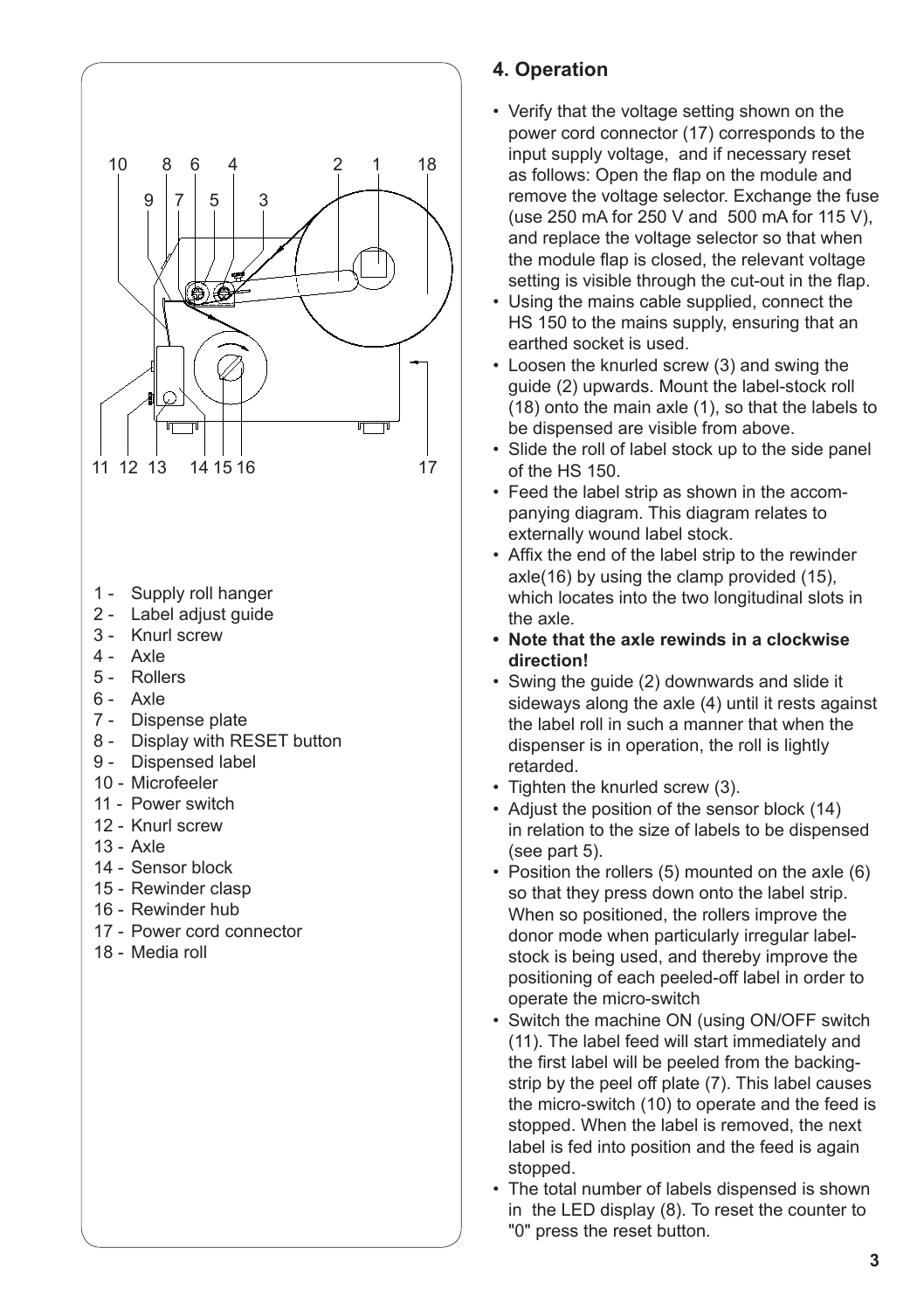



#### **5. Adjustment of the Sensor Block**

In order to accommodate differing sizes of label stock and formats, the positioning of the sensor block can be altered as follows:

- Loosen the knurled screw (12).
- The sensor-block (14) can now be drawn out on its axle (13) and if required, turned. Position the sensor-block so that the micro-switch feeler (10) is positioned approximately in the middle of the front edge of the label to be dispensed. In the event of irregularly shaped label stock, the feeler should be positioned against the extreme front edge of the label.
- Rotate the sensor-block (14) so that the feeler (10) switches the feed OFF when 2-3 mm of the label (9) remains adhered to the backing strip.
- When especially long labels are to be dispensed, it is possible to position the sensorblock (14) so that at first, the front of the label to be dispensed is released from the backing strip, as the remaining part of the label is unpeeled from the backing strip, the feed provides further material at such a speed that there is no noticeable delay.
- Following any adjustment, the knurled screw (12) must be re-tightened.
- When using label-rolls with a small core diameter, it is possible that as the roll draws to an end, the extreme curvature of the remaining label stock requires that the sensor block (14) be readjusted.

## **6. Fault Finding**

#### **• Display blinks. Feed is stopped**

The micro-switch feeler (10) does not operate 10 seconds after the previous label having been removed. Possible causes are:

- the sensor-block is incorrectly set
- the label stock is torn or has come to the end
- there are a large number of different sized labels on the roll.

When the fault has been remedied, normal operation can be resumed by manually operating the sensor feeler (10).

#### **• When the machine is switched ON, the display fails to illuminate.**

Check that the fuse is in order and if required, replace.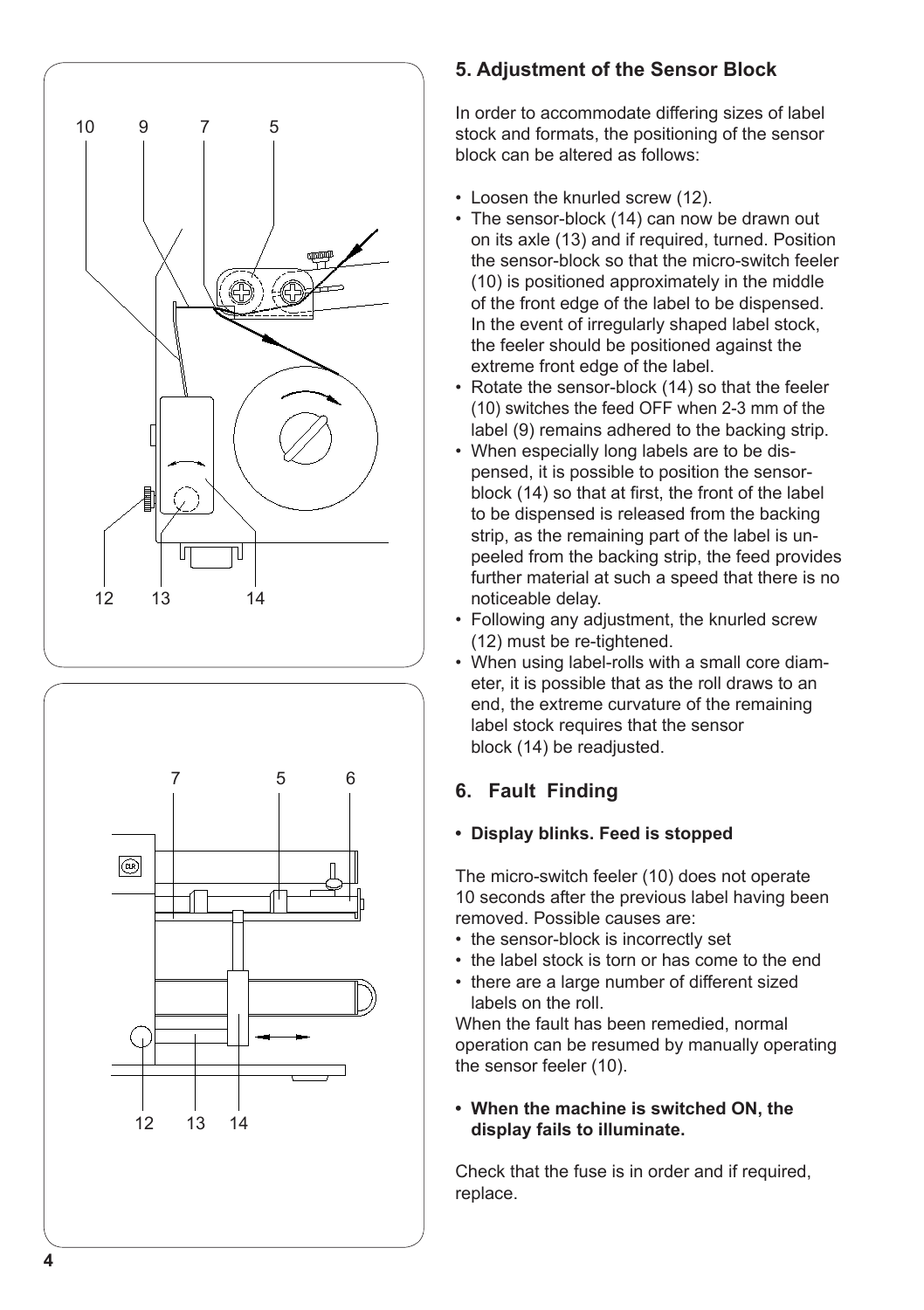

Gesellschaft für Computerund Automations-Bausteine mbH & Co KG Wilhelm-Schickard-Str. 14 D-76131 Karlsruhe, Germany

## **EC Declaration of Conformity**

Herewith we declare that the following described device, from the design and style and as we sell it, comply with the relevant EC Safety and Health Requirements.

This declaration will lose the validity if there are any changes of the device or the purpose without our consent.

| Description:                                                                                                | Label dispenser                                              |
|-------------------------------------------------------------------------------------------------------------|--------------------------------------------------------------|
| Device:                                                                                                     | <b>HS150</b>                                                 |
|                                                                                                             |                                                              |
| <b>Applied EC-Directives</b>                                                                                | <b>Applied Norms:</b>                                        |
| Directive 2006/42/EC on machinery                                                                           | EN ISO 12100-1:2003<br>٠                                     |
|                                                                                                             | EN ISO 12100-2:2003<br>٠                                     |
|                                                                                                             | EN ISO 14121-1:2007<br>٠                                     |
|                                                                                                             | EN 60950-1:2006+A11:2009<br>٠                                |
|                                                                                                             | EN 61558-1:2005+A1:2009<br>٠                                 |
| Directive 2004/108/EC relating to electromag-<br>netic compatibility                                        | EN 55022:2006+A1:2007<br>٠                                   |
|                                                                                                             | EN 55024:1998+A1:2001+A2:2003<br>٠                           |
|                                                                                                             | EN 61000-6-2-2005<br>٠                                       |
|                                                                                                             |                                                              |
| Person authorised to compile the technical file :                                                           | <b>Erwin Fascher</b><br>Am Unterwege 18/20<br>99610 Sömmerda |
|                                                                                                             |                                                              |
| Signature for the producer:                                                                                 | Sömmerda, 01.08.11                                           |
| cab Produkttechnik Sömmerda<br>Gesellschaft für Computer-<br>und Automationsbausteine mbH<br>99610 Sömmerda | <b>Erwin Fascher</b><br><b>Managing Director</b>             |